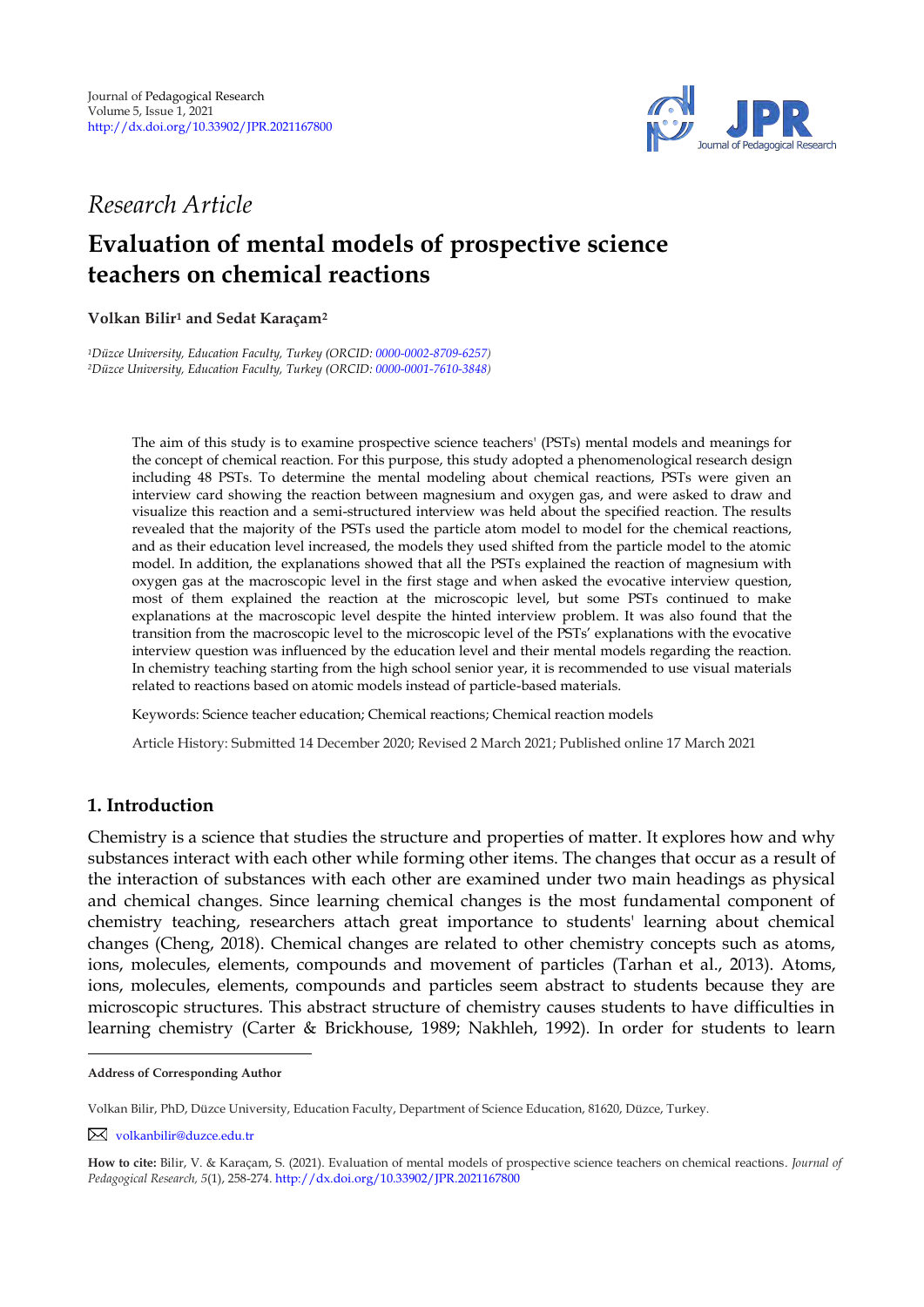chemistry, they need to make associations between the macroscopic, microscopic and symbolic nature of chemistry. While students have no difficulty understanding macroscopic and symbolic nature, in order to understand microscopic nature students need to create mental images about things they cannot see, which is very difficult (Taber & Coll, 2002). Many studies have been conducted by researchers on students' misunderstanding of chemical changes, the reasons for these misunderstandings and therefore the level of understanding of chemical changes.

In this context, the researchers conducted researches on chemical changes and chemical reactions to examine how students' understanding developed over time and how their knowledge structures were reconstructed. As a result of these studies, it was concluded that individuals' cognitive levels improved and that they restructured knowledge, but some of their misconceptions continued (Boo & Watson, 2001; Liu & Lesniak, 2006; Solsona et al., 2003; Øyehaug & Holt, 2013; Weinrich & Talanquer, 2015). In some studies, it has been investigated how it can be facilitated for individuals to learn chemical changes (Ardac & Akaygun, 2004; Hadenfeldt et al., 2016; Johnson & Tymms, 2011; Kelly et al., 2017; Smith et al., 2006; Williamson & Abraham, 1995; Zhang & Linn, 2011). In a study conducted with undergraduate and graduate chemistry students, the strategies used by students in classifying different chemical reactions were investigated and it was concluded that the level of expertise in chemical classification did not develop linearly and continuously with academic education (Stains & Talanquer, 2008).

In order to better understand chemistry concepts, visualization is very important (Mcintosh, 1986; Noh & Scharmann, 1987). The ability of students to visualize particles such as atoms, molecules, and ions in their minds enables them to explain chemical events better in line with scientific views (White, 1988). It helps students to think creatively and develop their imaginations in order to present the concepts of abstract chemistry in a concrete and clear way by visualizing them with teaching materials (Düzkaya, 2004). Models are one of the materials that can be used to visualize abstract chemistry concepts such as atom, molecule and ion in students' minds (Gilbert & Treagust, 2009; Johnstone, 1991). Visualizing micro-scale chemistry concepts, which are difficult to visualize in students' minds, by using models enables students to understand the concepts accurately and fully, as well as providing permanent learning (Adadan, 2014; Eyceyurt-Türk & Tüzün, 2018; Halloun, 2007; Mendonça & Justi, 2011; Oliva et al., 2015; Wei et al., 2013).

#### Figure 1



*Particle and Atomic Model Example (Cheng & Gilbert, 2014)*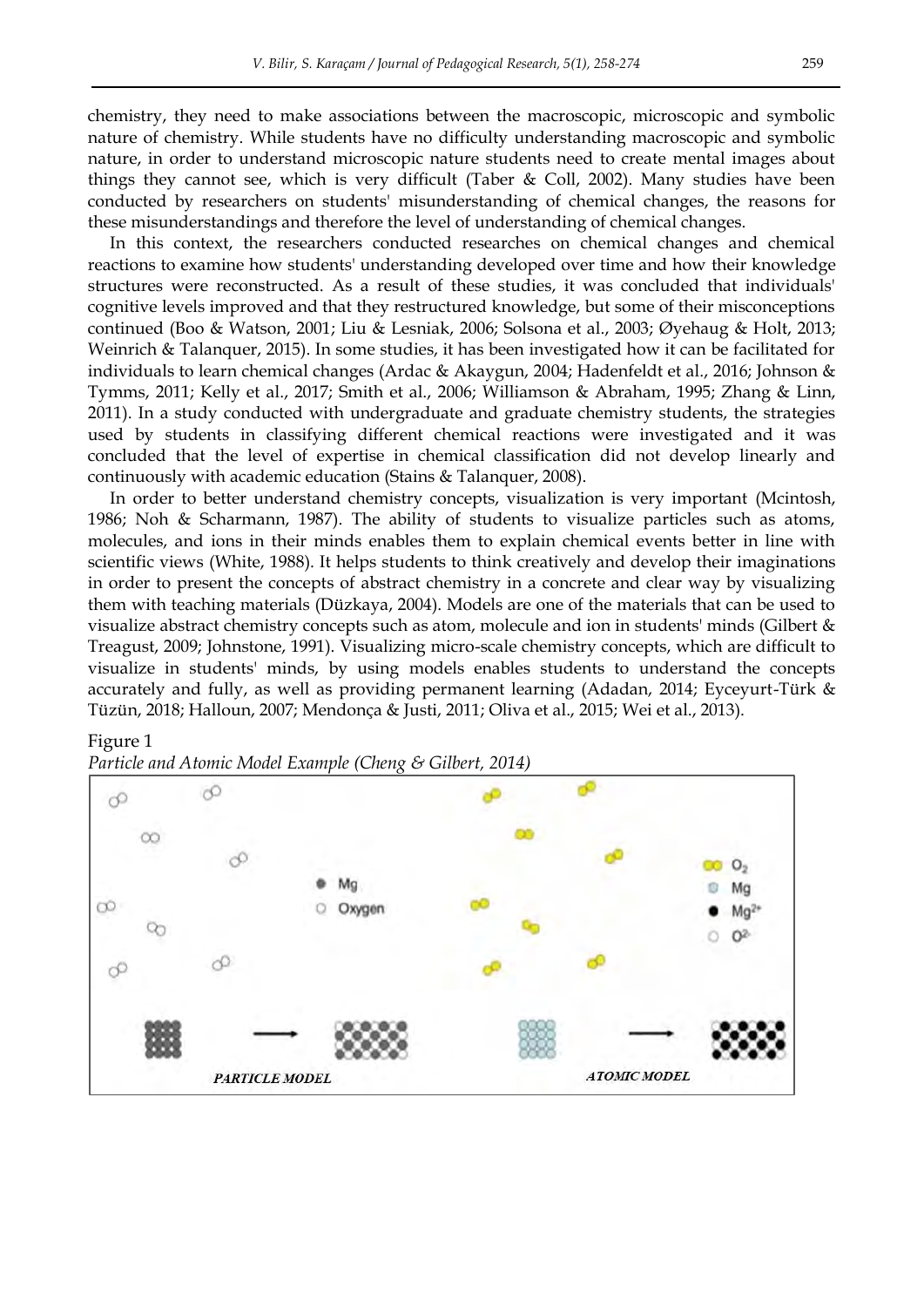Erduran and Duschl (2004) and Gilbert and Justi (2016) stated that model-based reasoning will play an important role in learning and exploring chemistry. Cheng and Gilbert (2017) suggested that two different models can be used to teach chemical reactions to students, such as;

*1. Particle reaction model:* In the particle model that students use to explain chemical reactions, chemical reactions are likened to rearrangement of Lego blocks and explained as simple rearrangement of particles. The core assets in the particle model are treated as intact and undivided entities. In short, as a simple rearrangement of these model particles, subatomic particles are not considered in a reaction.

*2. Atomic reaction model:* This model includes more specific structural entities such as atoms, ions, molecules, electrons, and protons. These structural entities participate in chemical reactions and eventually transform into other chemical species. This model goes beyond the spatial rearrangement of unidentified chemical species (Cheng & Gilbert, 2017). Taber (2003) suggested that chemical reactions can be regarded as rearrangement of electrons. This idea is consistent with the atomic reaction model.

Table 1

|                                | Particle reaction model                       | Atomic reaction model                                                                                                                                     |
|--------------------------------|-----------------------------------------------|-----------------------------------------------------------------------------------------------------------------------------------------------------------|
| Structural assets              | subatomic particles in nature.                | Particles or atoms are not Includes atoms, ions, molecues and<br>composed of unitary and electrons and protons as subatomic<br>particles.                 |
| Process (Chemical<br>Reaction) | Spatial rearrangement<br>particles and atoms. | of Rearrangement of chemical species.<br>Submicros changes occur in some<br>reactions, for example, the conversion<br>of atoms to ions and ions to atoms. |

*Comparison of two chemical reaction models (Cheng & Gilbert, 2017)*

In their study with high school students, Chang and Gilbert (2017) asked students to visualize the reaction between magnesium and oxygen gas, and based on student drawings, they found that students used two models in their drawings, and these were particle and atomic models. In their drawings, they first used the particle model, and when they saw advanced chemical reactions such as redox, they reached the conclusion that the models they used shifted towards the atomic model (Cheng & Gilbert, 2017). Similarly, Cheng (2018), who employed a different chemical reaction, asked students to draw the reaction that occurred between magnesium and hydrochloride in a study he conducted with high school students. As a result of the research, he reached similar results with Cheng and Gilbert (2017), and it was concluded that while the students first used the particle model, the models they used shifted towards the atomic model when they saw advanced chemical reactions such as redox. He then asked the students to explain the drawings and revealed that the high school students who learned advanced chemical concepts used concepts such as energy and redox in their explanations while explaining their drawings. In another study conducted in this field, Bilir and Digilli-Baran (2018) examined chemical reaction models used in visuals in high school chemistry textbooks. As a result of the research, it was determined that "Particle Reaction Model" was used mainly in the figures and visuals used in chemistry textbooks. In addition, it was concluded that while the particle reaction model was included in the visuals in the 9th, 10th, and 11th grade chemistry textbooks, this particle reaction model was left in the senior year of high school and the atomic reaction model became the only one used.

When the findings of the studies in the literature above are examined, it is noteworthy that the models are of great importance in the teaching of chemical reactions. However, it is obvious that studies examining the mental models of individuals for chemical reactions are limited. It is seen that these studies are generally applied on high school students and there are no studies in which the mental models of PSTs for chemical reactions were studied. In this respect, this study will focus on the mental modeling that PSTs have for the concept of chemical reaction (magnesium and oxygen reaction). The theoretical basis of the research is the study of Cheng and Gilbert (2017) and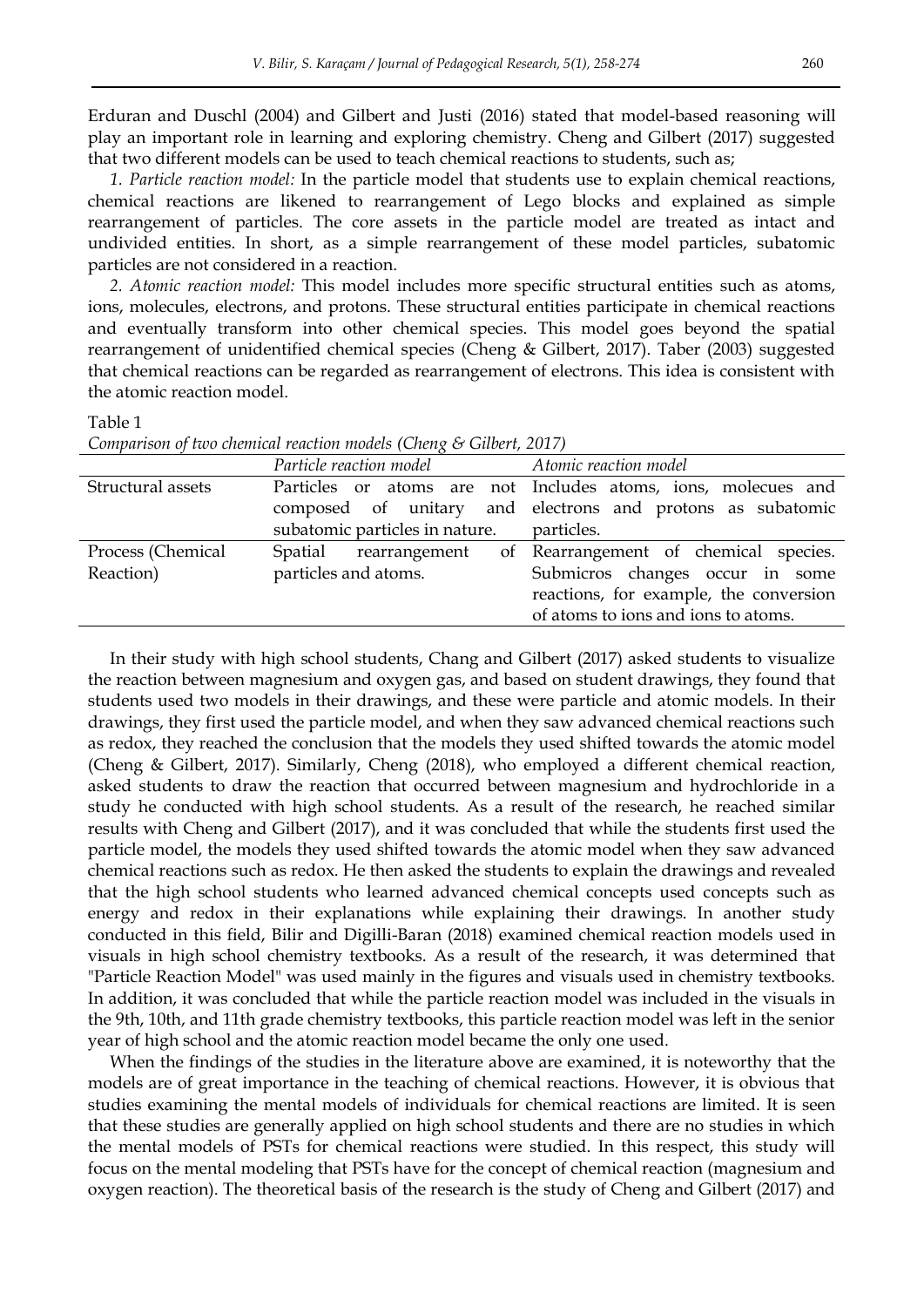Cheng (2018). In the study, the reaction of magnesium and oxygen as a chemical reaction, like Cheng and Gilbert (2017), was discussed, and particle and atomic reaction models presented by the researchers were used in the analysis. The most important difference from Cheng's (2018) study of this study is that the education level of the participants in the study is different, PSTs are asked to explain the reaction of magnesium and oxygen gas, and they try to determine the level (macroscopic or microscopic) they use while explaining this reaction.

In teaching of chemical reactions, it is important to determine the relationship between the models that PSTs have about chemical reactions and the explanations of these models and chemical reactions considering that models hold an important place in teaching the subject of chemical reactions and that teachers will create these models within the framework of the images they might have. Especially, the finding that indicates the change of mental models possessed by PSTs according to grade level and the relationship between the levels of explanation of chemical reactions and their mental modeling is expected to shed light on the efficiency of the science undergraduate program in teaching the subject of chemical reactions.

#### **1.1. Research Question**

The aim of this study is to investigate which of the particle model and atomic model used by the PSTs in their visualization of the chemical reaction between magnesium and oxygen gas, and how this changes according to their education level. In addition, it is also aimed to investigate the level of (macroscopic or microscopic) explanations for chemical reactions while explaining the reaction that occurs between magnesium and oxygen gas, and to reveal the relationship between mental modeling and explanations.

In line with the purposes given above, the following questions were sought in this research;

1. On the basis of which reaction model do PSTs model the reaction of magnesium and oxygen gas in their minds?

2. Do the PSTs model the reaction of magnesium with oxygen gas on the basis of particle or atomic model in their minds different according to the level of education?

3. At what level (macroscopic or microscopic) do the PSTs explain the reaction of magnesium and oxygen gas mostly?

a. At what level are the PSTs' explanations before giving the evocative hint?

b. At what level are their explanations after giving the evoking hint?

4. Does the level of education affect the PSTs' explanations on the macroscopic or microscopic level of the reaction of magnesium with oxygen gas?

a. Do the PSTs' explanations before giving any hint differ according to the level of education?

b. Do the PSTs' explanations after giving a reminder hint differ according to the level of education?

5. Is there a relationship between the PSTs' macroscopic or microscopic explanations of the reaction of magnesium with oxygen gas and their mental models regarding this reaction?

#### **2. Method**

Phenomenology method, one of the qualitative research techniques, was used in this study, which aims to determine the level (microscopic or macroscopic) that PST use to explain their mental models for chemical reactions and chemical reactions (Creswell, 2013). According to Creswell (2013), this method is used in social sciences to reveal the common meanings that a group of people attribute to an event, object or phenomenon. In this study, within the framework of the perspective put forward by Creswell, the chemical reaction modeling (particle and atomic model) used by PSTs in their drawings and the levels of meanings (macroscopic and microscopic level) they attribute to chemical reactions in their explanations were determined as phenomena and it is aimed to describe the meanings that PSTs attribute to this phenomenon.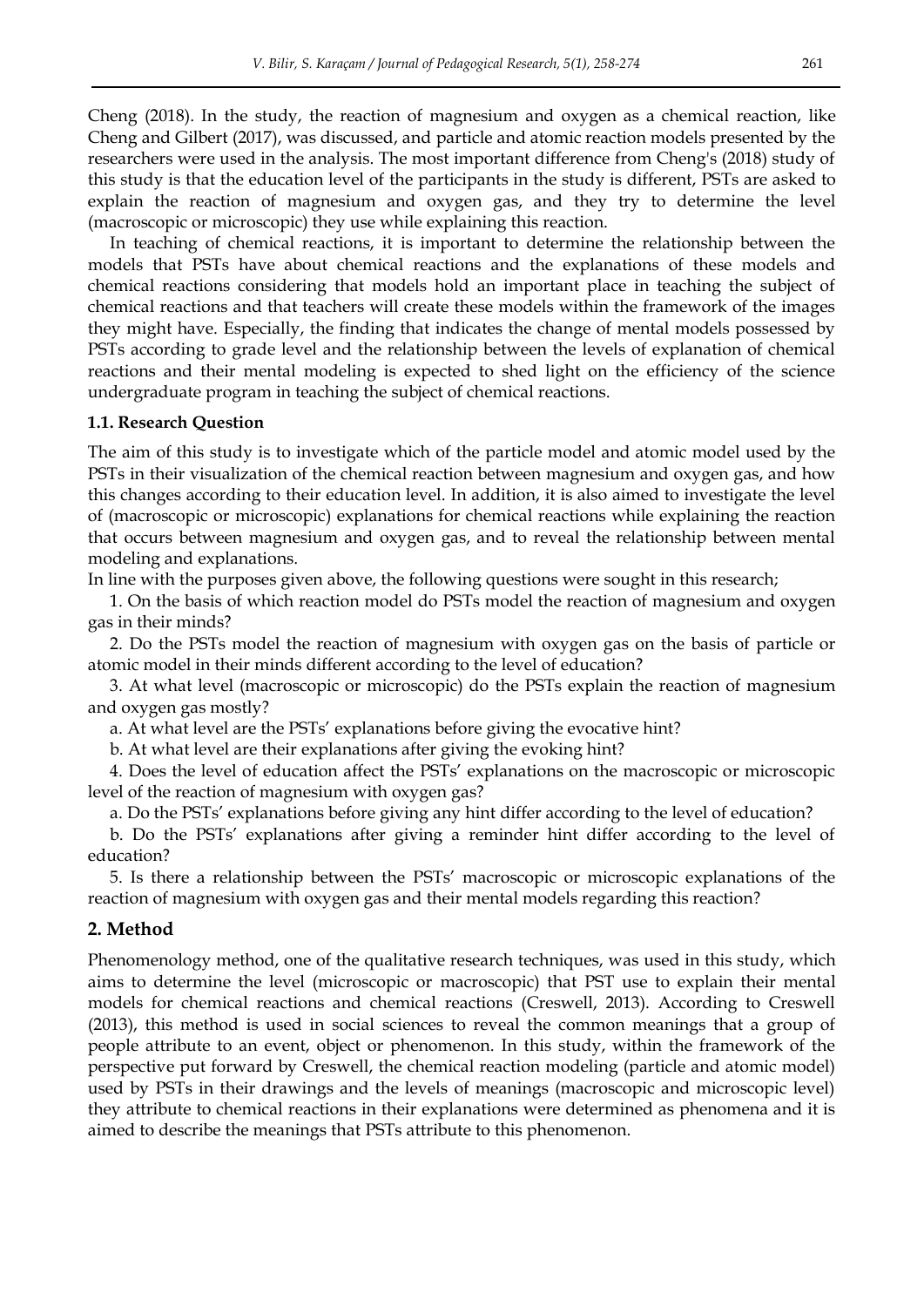#### **2.1. Study Group**

The study was carried out with students of department of science teaching of faculty of education of a state university in Turkey during the spring semester of the 2017-2018 academic year. While determining the research group, the maximum diversity sampling method, which is a type of purposeful sampling, was used. In maximum diversity sampling, it is possible to reveal the same situation with various distributions and reach more comprehensive results (Flick, 2002). Within the framework of this approach, the academic averages of PSTs were taken into account in the selection of the research group. Four PSTs at each grade level labeled as low, mediate and high academic averages voluntarily participated in the research group. As a result of this selection, the data collection part of the research was concluded with a total of 48 participants, 12 of whom were students from each grade level.

#### **2.2. Data Collection Process**

PSTs who participated in the study were given an interview card containing the "equation of magnesium and oxygen gas reaction" and asked to draw the shape or shapes that come to life in front of their eyes regarding this reaction equation. Cronin-Jones (2005) revealed that the use of drawings in educational research is used to determine models in the minds of participants. After the PSTs drew the reaction, firstly, the question "Can you explain what this equation represents and what it describes?" was asked and it was decided which one of the students' explanations had macroscopic and microscopic levels. With this question, it is expected that the PSTs' answers will be at the microscopic level because regardless of the fact that the drawings of them in a particle model or an atomic model, these models are microscopic level drawings. The interview of the PSTs who did not give the answer of "microscopic level" was carried out with the question of "While you learn chemistry, you learn concepts such as atom, molecule and ion. We call this the microscopic world. How would you explain this chemical reaction about the microscopic world?". Since this interview question contains hints about the microscopic level, it is aimed to enable the students to reveal the concepts related to the microscopic world of chemical reactions in their minds and to make them explain in this way. The answers of PSTs were analyzed in this way. Content validity, which is defined as how much the questions contained in the data collection tool represent the content, is an important issue (Creswell, 2002). The data collection tool was evaluated in terms of content validity by three chemistry education experts at undergraduate and graduate levels. It was decided that the data collection tool was capable of displaying the concepts targeted in the study. Also, three PSTs who were not included in the study were asked to test the comprehensibility of the questions. In this pilot application, it was concluded that the questions were understandable.

The interviews were recorded. There was no time limit for the drawings of the PSTs and the interviews, however, the drawings and interviews were completed in an average of 15-20 minutes.

#### **2.3. Data Analysis**

The data obtained from the drawings of PSTs were classified according to the determining features of the particle and atomic model (according to Table 1). Classification criteria are as follows.

(a) Drawings showing only the spatial rearrangement of particles during reaction are classified as particle model.

(b) Drawings representing different particles such as magnesium atoms, magnesium ions, oxygen molecules, oxidation and reduction products before and after the reaction or drawings showing electron transfers are classified as atomic models.

In the macroscopic and microscopic classification of the data obtained from the interviews with PSTs, while the events that can be directly observed are mentioned, it is classified at the macroscopic level; and at the microscopic level when the explanations are made using atoms, molecules or subatomic particles such as ions, etc (Ebenezer, 2001; Johnstone, 1982; Özmen & Ayas, 2003; Treagust et al., 2003).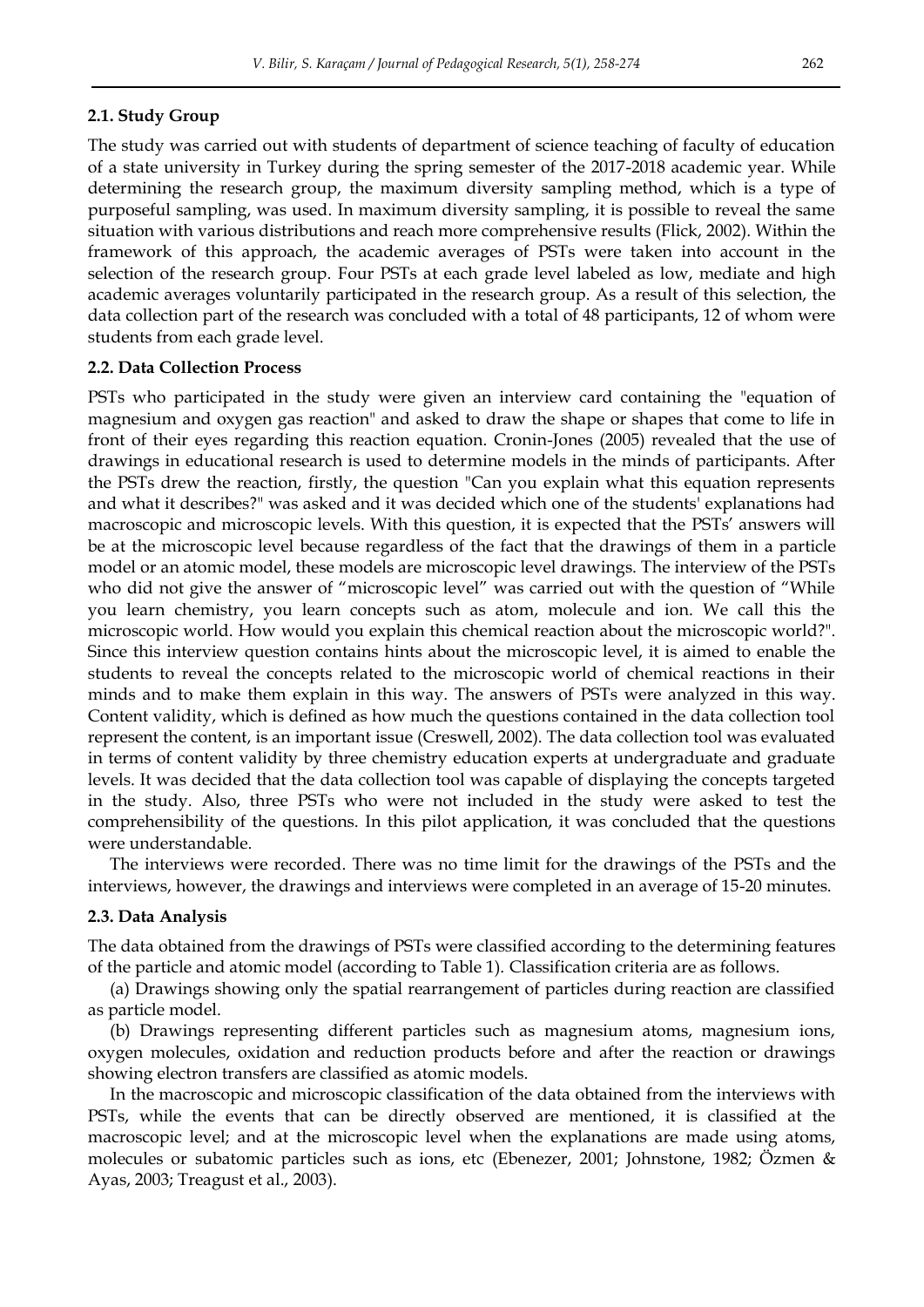In this study, the use of a model consists the main focal point instead of the misconceptions that PSTs have about the concept of chemical reaction. Therefore, evaluations were not made by taking the scientific quality of student drawings into consideration. In coding the data collection tools given to PSTs, the data collection tool of each participant was expressed with a number and their class was written at the bottom left. For example, a second grade PST was given a number first and expressed as "2S14".

For the reliability of the data analysis, the data were coded independently by an author, who is an expert in chemistry education and a colleague. A high level of consistency was observed between the codes given: 95.83% (46 of 48 PSTs).

## **3. Findings**

In order to find an answer to the first of the research questions, PSTs were asked to visualize the chemical reaction presented with the interview card given and the drawings they made were classified. The distribution of the drawings of the PSTs participating in the study regarding the reaction of magnesium with oxygen gas according to the particle and atomic model is given in Table 2.

Table 2

|                | Distribution of PSTs' drawings of the reaction of magnesium with oxygen gas by particle and atomic model |                  |
|----------------|----------------------------------------------------------------------------------------------------------|------------------|
| Models Used    | Particle model (f)                                                                                       | Atomic model (f) |
| Number of PSTs |                                                                                                          |                  |
|                |                                                                                                          |                  |

When Table 2 is examined, it is seen that while 31 PSTs visualize the reaction of magnesium with oxygen gas with a drawing of particle model, 17 of them used the atomic model. In this respect, it can be stated that the PSTs participating in the study mostly made drawings on the basis of the particle model while visualizing the chemical reaction of magnesium and oxygen gas. Examples of particle and atomic model drawings of PSTs are presented in Table 4.

Findings regarding the second research question of the study, "Do the PSTs model the reaction of magnesium with oxygen gas on the basis of particle or atomic model differentiate according to the level of education?" are given in Table 3.

Table 3

*Distribution of the particle and atomic model-based drawings of the PSTs' reaction of magnesium with oxygen according to their education* 

| - - - -                |                |              |
|------------------------|----------------|--------------|
| <b>Education Level</b> | Particle Model | Atomic Model |
| 1st Grade              |                |              |
| 2nd Grade              |                |              |
| 3rd Grade              |                |              |
| 4th Grade              |                |              |
| Total                  |                | 17           |

When Table 3 is examined, it is see that while nine of the first-year PSTs visualized the chemical reaction of magnesium with oxygen gas with the particle model, three used the atomic model; eight of the second grade PSTs used the particle model while four of them used the atomic model, also, in the third grade, while eight students preferred the particle model went for the atomic model and six of the fourth grade students used the particle model and the other six, the atomic based drawing. In this context, it can be claimed that as the education level of PSTs increases, there is a transition from particle model to atomic model in the modeling of the reaction of magnesium with oxygen gas. In the table below (Table 4), examples of PSTs' levels of education and the models they use are presented.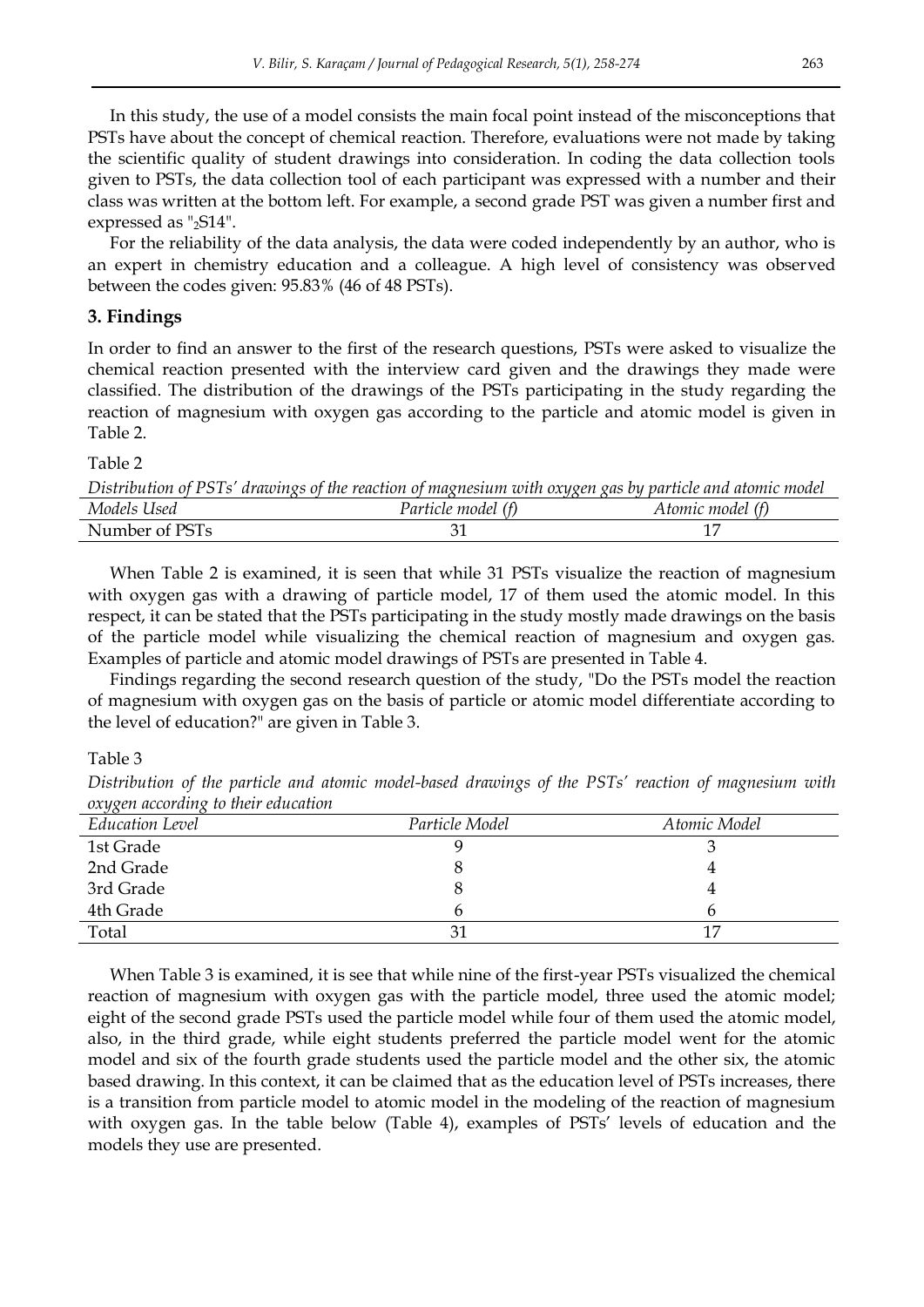

#### Table 4

*Education Level*

| 1st<br>Grade | mgO<br>O <sub>2</sub><br>mg                                                                                               | $+$ (OXO)<br>$\frac{m_3}{2}$ a maraphasin ((a))<br>mgO                                                                                       |
|--------------|---------------------------------------------------------------------------------------------------------------------------|----------------------------------------------------------------------------------------------------------------------------------------------|
| 2nd<br>Grade | 0000<br>O<br>$O_{ik}$<br>Mg<br><b>MgO</b>                                                                                 | $15^{2}/25^{2}$ Zph / $50^{20}$<br>$\ddot{m_3}$<br>$-18002000$<br>$\pm\tilde{\bigcirc}\rangle$ :<br>$\tilde{m_5}$ + $\tilde{m_2}$<br>$\odot$ |
| 3rd<br>Grade | $0 + \Box +$<br>$\Rightarrow$<br>OT<br>$O_{2}$<br>mg<br>mgo                                                               | $12^{11})$ = $15^{2}25^{2}20^{6}35^{8}$<br>$80 -$<br>$15^{2}25^{2}2\rho^{4}$<br>$\textcircled{r}$<br>0<br>mgo                                |
| 4th<br>Grade | $0 - 0$<br>$0 - 0$<br>$\Longleftrightarrow$<br>$\rightarrow$<br>$\begin{array}{c} + \end{array}$<br>mg<br>mg <sub>O</sub> | $M_9 + 222252$<br>$H^A$ 3<br>$3015252p^{4}$<br>$\binom{2\pi}{10}$<br>$\frac{1}{6}$<br>圖                                                      |

*Drawing examples of PSTs' reaction of magnesium with oxygen gas* 

After the PSTs completed their drawings, they were asked the question of "Can you explain what this equation represents and describes?" and their answers were analyzed. Due to the fact that all PSTs gave the answer of "macroscopic level" the interview was carried on with the evocative interview question of "While learning chemistry, you learn concepts such as atom, molecule, and ion. We call this the microscopic world. How would you explain this chemical reaction about the microscopic world?" and by analyzing the students' answers, the findings regarding the data before and after the evocative interview question are presented in the table below.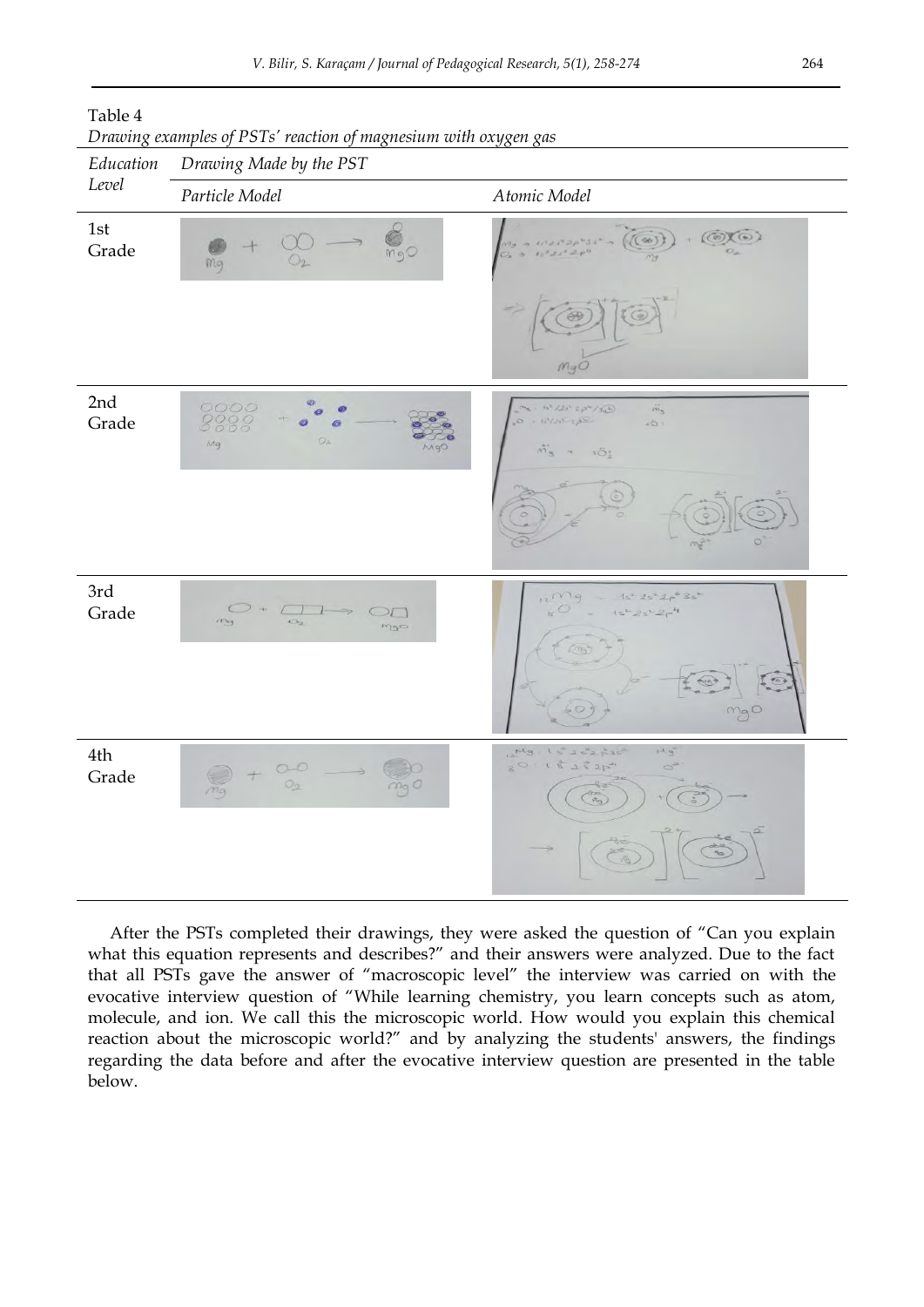Table 5

*Distribution of PSTs' statements before and after the evocative interview question about the reaction of magnesium with oxygen gas by macroscopic or microscopic levels* 

|                   | Before the Evocative Interview Question | After the Evocative Interview Question |                   |
|-------------------|-----------------------------------------|----------------------------------------|-------------------|
| Macroscopic Level | Microscopic Level                       | Macroscopic Level                      | Microscopic Level |
| 48                | -                                       |                                        |                   |

When Table 5 is examined, it is seen that before the evocative interview question, forty-eight PSTs explained their drawing to visualize the reaction of magnesium with oxygen gas on a macroscopic level. When the same PSTs were asked about the interviews with evocative questions, it is seen that the explanations of thirty-seven of them regarding their drawings shifted to the microscopic level, but the explanations of eleven still remain at the macroscopic level. Within the framework of these findings, it can be argued that the macroscopic level concepts were activated first to explain the reaction of magnesium with oxygen by PSTs. Especially after the evocative interview question, it can be argued that some PSTs' explanations shifted to microscopic level, even if they made statements at the macroscopic level, it does not mean that the PSTs could not make a microscopic sense of the relevant reaction. Interview examples of 1S8 and 3S32 coded participants are given below.

*Researcher:* Can you explain what this equation represents and describes?

- *<sup>1</sup>S8:* There is a burning reaction here. The magnesium solid and oxygen gas react. It forms the magnesium oxide solid. (Answer before the evocative interview question)
- *Researcher:* When you learn chemistry, you learn concepts such as atom, molecule, ion. We call this the microscopic world. How would you explain this chemical reaction regarding the microscopic world? (Evocative interview question)
- *<sup>1</sup>S8:* Magnesium atom and oxygen molecule react. This is a redox reaction, magnesium is oxidized by giving electrons, oxygen is reduced by taking these electrons, and the ions formed attract each other to form compounds. (Answer after the evocative interview question)

As seen in the responses of 1S8 in the interview, 1S8 defined the reaction as the combustion reaction before the evocative interview question and mentioned the physical states of magnesium, oxygen and magnesium oxide.  $158$  said that the resulting product was solid. Since  $158$  mentioned directly observable events (combustion reaction, physical conditions of reacted and released products) in the explanation before the evocative interview question, the explanation is at the macroscopic level. After the evocative interview question, 1S8 defined the reaction as a redox reaction and stated that one substance will be reduced as a result of receiving and giving out electrons and the other will be oxidized. In this respect, the student's explanation before the  $1S_8$ evocative interview question showed that she made using subatomic particles such as atoms, molecules and ions, and mentioned high-level chemistry concepts such as redox, reduction, and oxidation at the microscopic level. However some of students' (for example 3S32) explanations were not changed after evocative interview questions.

- *Researcher:* Can you explain what this equation represents and what it describes?
- *<sup>3</sup>S32:* Magnesium solid and oxygen gas combine to form magnesium oxide solid. This is a combustion reaction.
- *Researcher:* When you learn chemistry, you learn concepts such as atom, molecule, ion. We call this the microscopic world. How would you explain this chemical reaction regarding the microscopic world? (Evocative interview question)
- *<sup>3</sup>S32:* Magnesium is solid, oxygen is gas, and reaction product is solid magnesium oxide. This is a heterogeneous reaction. (Answer after the evocative interview question)

As can be seen in the responses given by 3S32 in the interview, 3S32 explained the reaction before the evocative interview question, and made an explanation in accordance with the macroscopic level as the directly observable physical state of the reacting and combustion products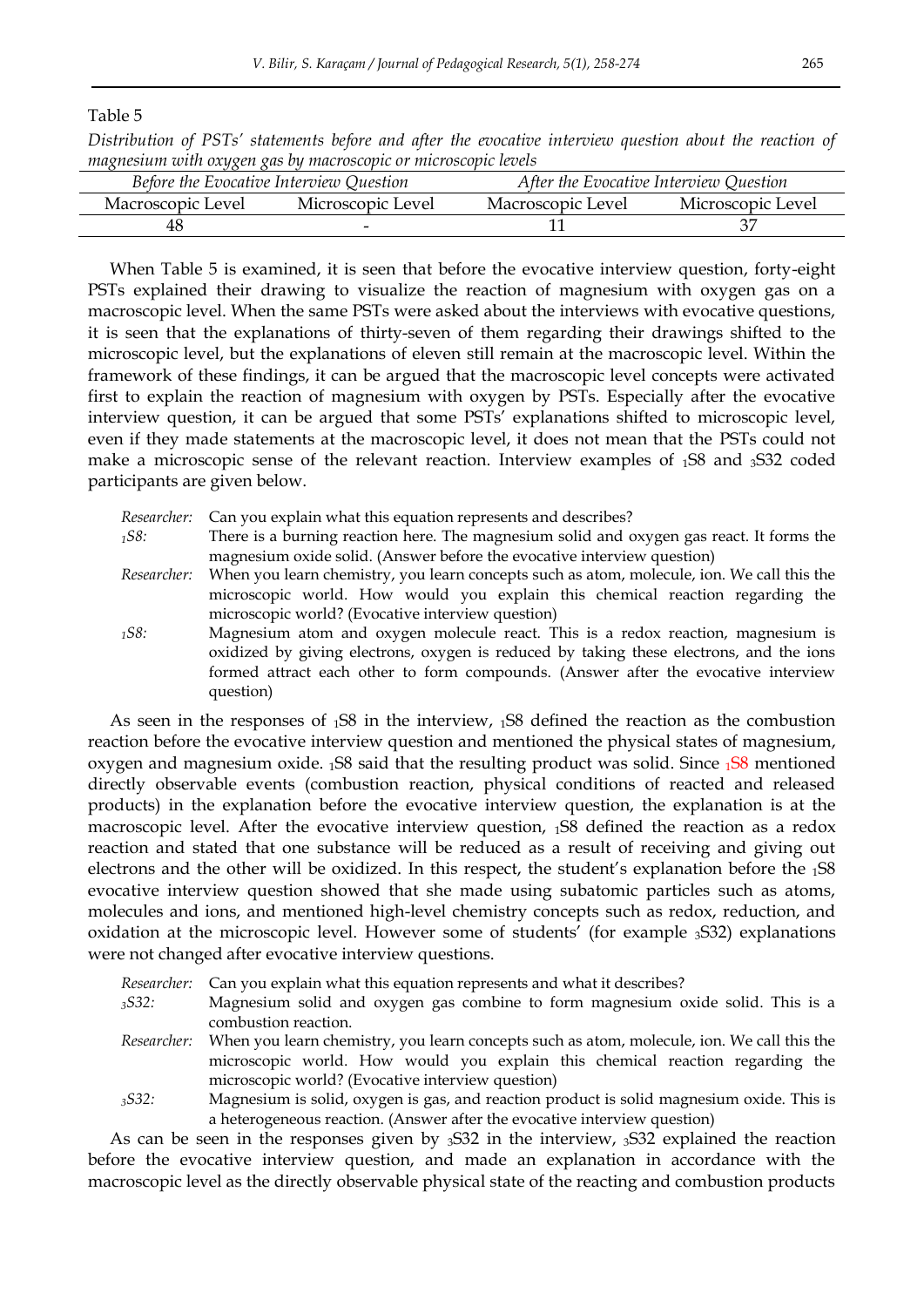and the combustion reaction of the equation. After the evocative interview question, 3S32 did not use subatomic particles such as atoms, molecules, and ions in the explanations, and explained it as a heterogeneous reaction, which is one of the observable properties, showed that this explanation was at the microscopic level.

The distribution of PSTs' explanations before and after the evocative interview question regarding the reaction of magnesium with oxygen gas by macroscopic and microscopic level and education level is presented in Table 6 for the fourth question of the research.

#### Table 6

*Distribution of PSTs' macroscopic or microscopic explanations before and after the evocative interview questions about the reaction of magnesium with oxygen gas by level of education* 

|           | Before the Evocative Interview Question |             | After the Evocative Interview Question |             |
|-----------|-----------------------------------------|-------------|----------------------------------------|-------------|
|           | Macroscopic                             | Microscopic | Macroscopic                            | Microscopic |
|           | Level                                   | Level       | Level                                  | Level       |
| 1st Grade | 12                                      |             |                                        |             |
| 2nd Grade | 12                                      |             |                                        |             |
| 3rd Grade | 12                                      |             |                                        | 10          |
| 4th Grade | 12                                      |             |                                        |             |
| Total     | 48                                      |             |                                        |             |

When Table 6 is examined, it is seen that all the PSTs who participated in the study, regardless of their education level, had macroscopic level explanations about the reaction of magnesium with oxygen gas before the evocative interview question. After the evocative interview question, eight of the first and second-grade PSTs' explanations shifted to microscopic level, four of them were still at the macroscopic level, although the explanation of ten of the PSTs in the third grade shifted to the microscopic level, the explanation of two of the PSTs in the fourth grade remained at the macroscopic level. However, it is seen that the explanations of eleven have shifted to microscopic level and that only one explanation remained at macroscopic level. In the light of these findings, it can be argued that the conceptual framework required for microscopic level explanation can be activated with evocative cues, and that the level of education has a positive effect on this activation process, even though the initial concepts associated with the reaction of magnesium with oxygen gas by all participants are at the macroscopic level.

When we look at the example of the interview with  $3\overline{O}40$  below, the PSTs explained the reaction before the evocative interview question, while the macroscopic level was directly observed because the student mentioned the known combustion reaction and the physical state of the reacted and released product, and after the evocative interview, the PST mentioned the ions, electrons and the bond formed. It was observed that the explanation of the fourth grade PST was at the microscopic level because of the subatomic particles. While 4S40's explanation before the evocative interview question was at a macroscopic level, the student's explanation shifted to microscopic level after the evocative interview question.

| Researcher: | Can you explain what this equation represents and describes?                                |
|-------------|---------------------------------------------------------------------------------------------|
| 4540:       | Looks like a burning reaction. Magnesium formed magnesium oxide with oxygen. The            |
|             | solid and gas reacted, resulting in a solid. Combustion reaction is a chemical reaction.    |
| Researcher: | When you learn chemistry, you learn concepts such as atom, molecule and ion. We call this   |
|             | the microscopic world. How would you explain this chemical reaction regarding the           |
|             | microscopic world?                                                                          |
| 4540:       | Here, the magnesium atom gives two electrons to form a $2+$ charged magnesium ion. It       |
|             | takes these two electrons in oxygen and forms the 2- charged oxygen ion. These ions attract |
|             | each other and form ionic ally bonded magnesium oxide compound.                             |

When we look at the example of the interview with  $_2S15$  below, the evocative interview question is macroscopic because it directly explains the reaction before the interview question, as it directly mentions the number of products that react and exit, and the type of reaction. After the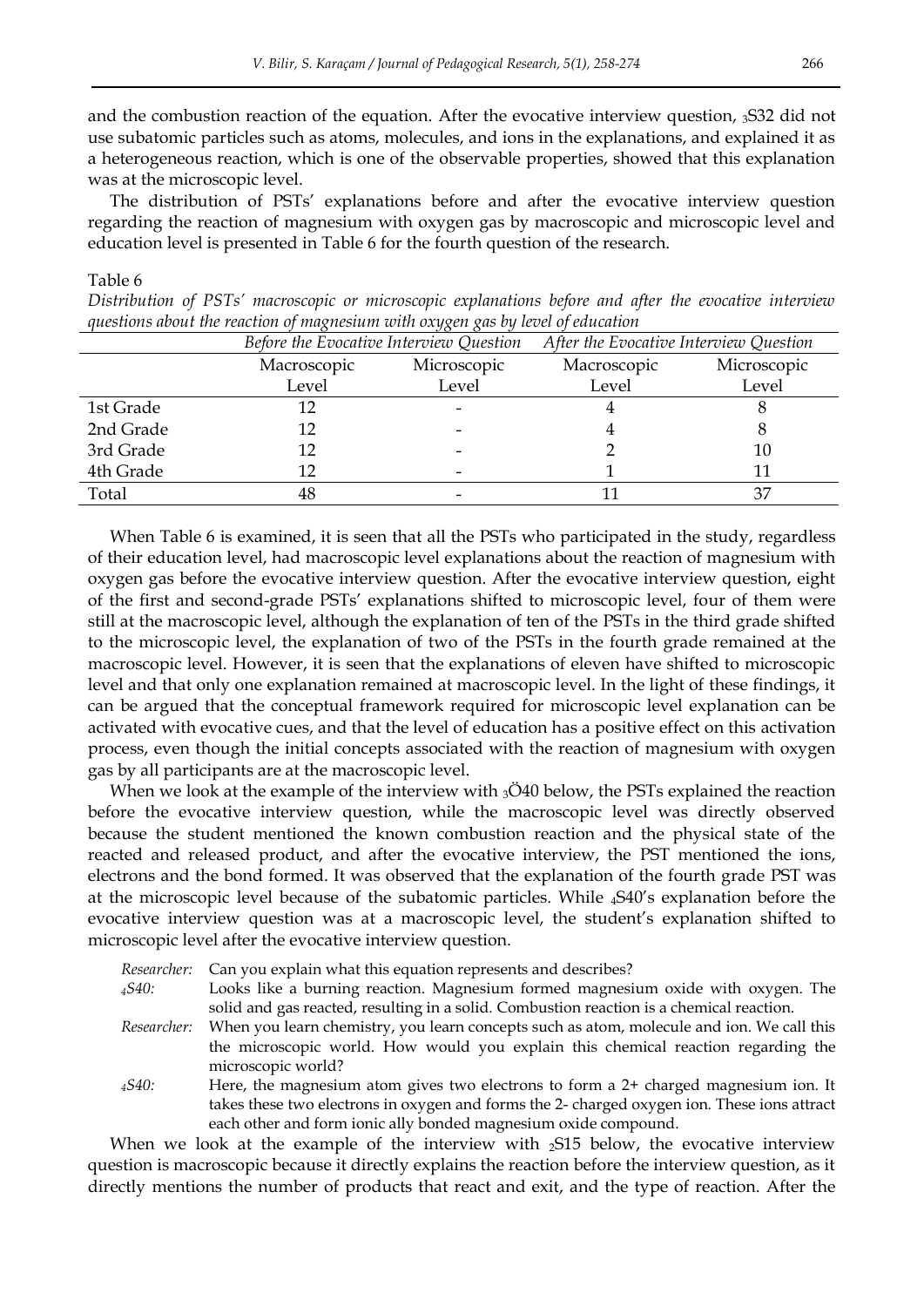evocative interview question, 2S15 continued to explain the distinctive features such as color, odor, and taste of the reacted and extracted products, namely, the properties known to be directly observed, at the macroscopic level.

| Researcher: Can you explain what this equation represents and describes? |  |  |  |  |  |
|--------------------------------------------------------------------------|--|--|--|--|--|
|--------------------------------------------------------------------------|--|--|--|--|--|

- *<sup>2</sup>S15:* There is oxygen, but there will be no burning, probably because carbon dioxide and water did not form. One of the two events must have occurred, like a formation.
- *Researcher:* When you learn chemistry, you learn concepts such as atom, molecule, ion, etc. We call this the microscopic world. How would you explain this chemical reaction regarding the microscopic world?
- *<sup>2</sup>S15:* In other words, the substance before reacting and the substances formed after entering are different from each other. Distinctive properties of the substance such as color, odor and taste change. The mass of those entering is equal to the sum of the mass of the products.

Findings regarding the research question "Is there a relationship between the PSTs' explanation of the reaction of magnesium with oxygen gas at macroscopic or microscopic level and their mental modeling about this reaction?" are presented below.

#### Table 7

*Distribution of particle and atomic based drawings of PSTs for the reaction of magnesium with oxygen gas according to their macroscopic or microscopic descriptions before and after the evocative interview question* 

|                  | Before the Evocative Interview Question |                          | After the Evocative Interview Question |                   |
|------------------|-----------------------------------------|--------------------------|----------------------------------------|-------------------|
| Mental Modelling | Macroscopic Level                       | Microscopic Level        | Macroscopic Level                      | Microscopic Level |
| Particle Model   |                                         | $\overline{\phantom{0}}$ |                                        | 20                |
| Atomic Model     |                                         |                          | -                                      |                   |

When Table 7 is examined, it is seen that 31 PSTs who visualized the reaction of magnesium with oxygen gas based on a particle model and 17 PSTs who visualized the atomic model-based visualization before the evocative interview question explained the reaction on a macroscopic level. After the evocative interview question, it is seen that 11 PSTs who visualized the reaction of magnesium with oxygen gas based on a particle model, explained the reaction at the macroscopic level, and 21 PSTs who drew on the basis of microscopic and atomic models, and at the microscopic level. In this respect, it can be argued that the first associations of all the PSTs at the macroscopic level, whether the mental model of the reaction of magnesium with oxygen gas is based on particle or atomic model. However, after an evocative hint is given, it can be argued that the PSTs who have a mental model based on atomic model can more easily activate the conceptual framework required for microscopic level explanation, making explanations at microscopic level after all the evocative hint. In short, it can be thought that particle-atomic s-mental modeling has an effect on PSTs' activation of the conceptual framework for the relevant reaction at the microscopic level. In Table 8 below, some PSTs' drawings based on the atomic and particle model to visualize the reaction of magnesium with oxygen gas and examples of macroscopic and microscopic explanations of these drawings before and after the associative interview question are presented.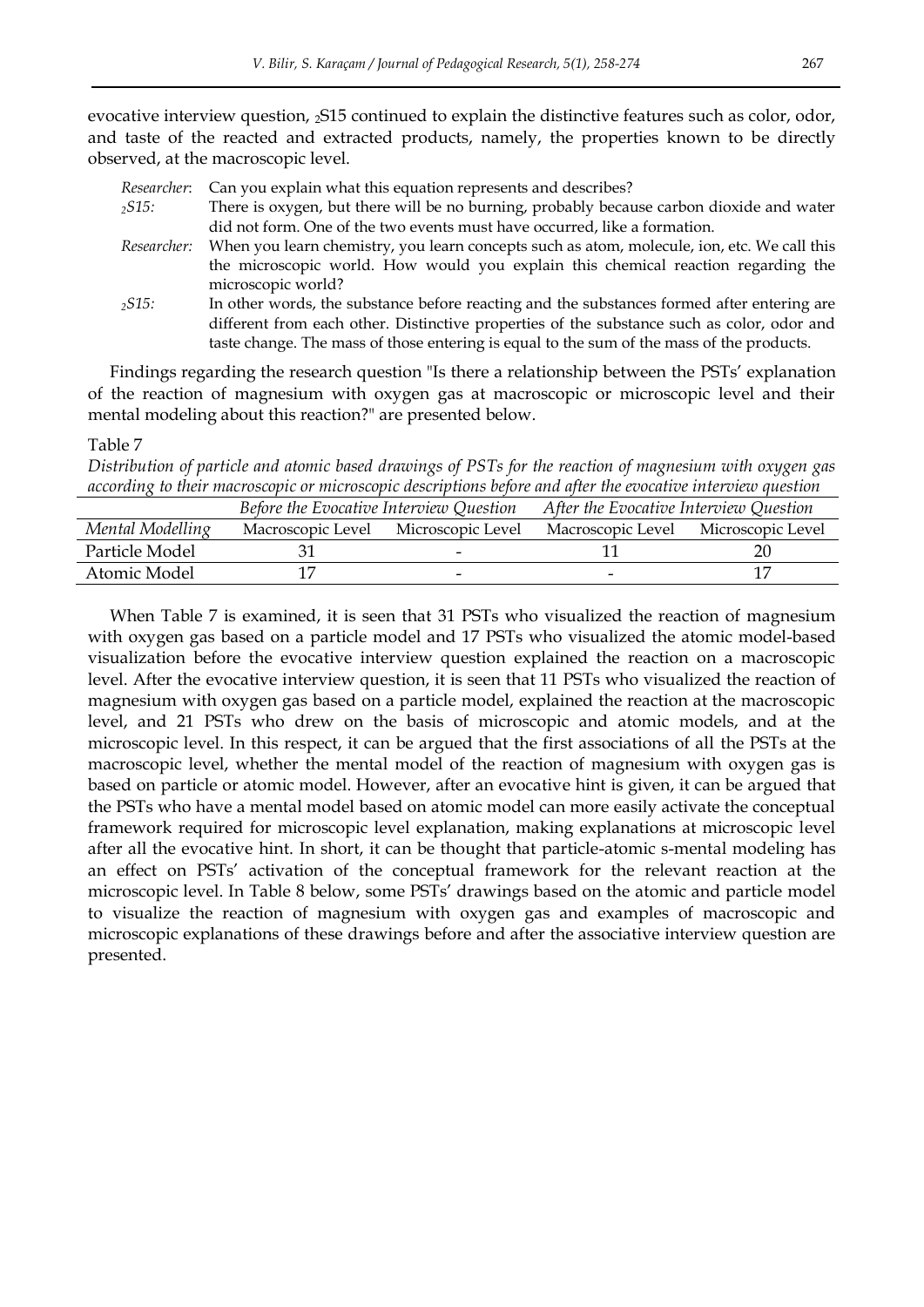| Table 8         |                                                                                                            |                                                                                                                                                              |                                                                                                                                                                                                                                                                   |
|-----------------|------------------------------------------------------------------------------------------------------------|--------------------------------------------------------------------------------------------------------------------------------------------------------------|-------------------------------------------------------------------------------------------------------------------------------------------------------------------------------------------------------------------------------------------------------------------|
|                 | Education levels, mental modeling and macroscopic and<br>before and after the evocative interview question | microscopic explanation level examples of PSTs about the reaction of magnesium with oxygen gas                                                               |                                                                                                                                                                                                                                                                   |
| Education Level | Mental Modelling                                                                                           | Explanation Before the Evocative Interview<br>Question                                                                                                       | Explanation After the Evocative Interview<br>Question                                                                                                                                                                                                             |
| 1st Grade       | mgO<br>(Particle Model)<br>mg                                                                              | oxygen gas and the magnesium oxide<br>Now the magnesium solid is burned with<br>(Macroscopic Level)<br>solid is released.                                    | be formed, it was not burned. This was<br>burned by reacting with oxygen. This is a<br>But if this solid was burned, gas should<br>combustion reaction. (Macroscopic Level)                                                                                       |
| 1st Grade       | $\partial x$                                                                                               | There is a combustion reaction here. The<br>magnesium solid and oxygen gas react. It<br>forms the magnesium oxide solid.<br>(Macroscopic Level)              | The magnesium atom reacts with the<br>taking these electrons, the ions formed<br>oxygen molecule. This is a redox<br>reaction, magnesium is oxidized by<br>giving electrons, oxygen is reduced by<br>attract each other to form compounds.<br>(Microscopic Level) |
| 2nd Grade       | (Atomic Model)                                                                                             | There is oxygen, but there will be no                                                                                                                        | The substance before reacting and the                                                                                                                                                                                                                             |
|                 | Oby<br>Coco<br>(Particle Model)<br>0000<br>0000<br>000<br>Mg                                               | carbon<br>dioxide and water did not form. One of<br>the two events must have occurred, like a<br>burning, probably because<br>formation. (Macroscopic Level) | substances formed after entering are<br>different from each other. Distinctive<br>properties of the substance such as color,<br>odor and taste change. The mass of those<br>entering is equal to the sum of the mass<br>(Macroscopic Level)<br>of the products.   |
| 2nd Grade       | $\sum_{i=1}^{N}$<br>$\ddot{\circ}$<br>iscy<br>$\frac{1}{2}$                                                | It is a combustion reaction. It is formed as<br>a result of the combination of magnesium<br>metal and oxygen nonmetal.<br>(Macroscopic Level)                | reduced by taking electrons, resulting in<br>Magnesium was oxidized by giving<br>electrons to oxygen, and oxygen was<br>an ionic bonded crystalline solid product.<br>(Microscopic Level)                                                                         |
|                 | (Atomic Model)                                                                                             |                                                                                                                                                              |                                                                                                                                                                                                                                                                   |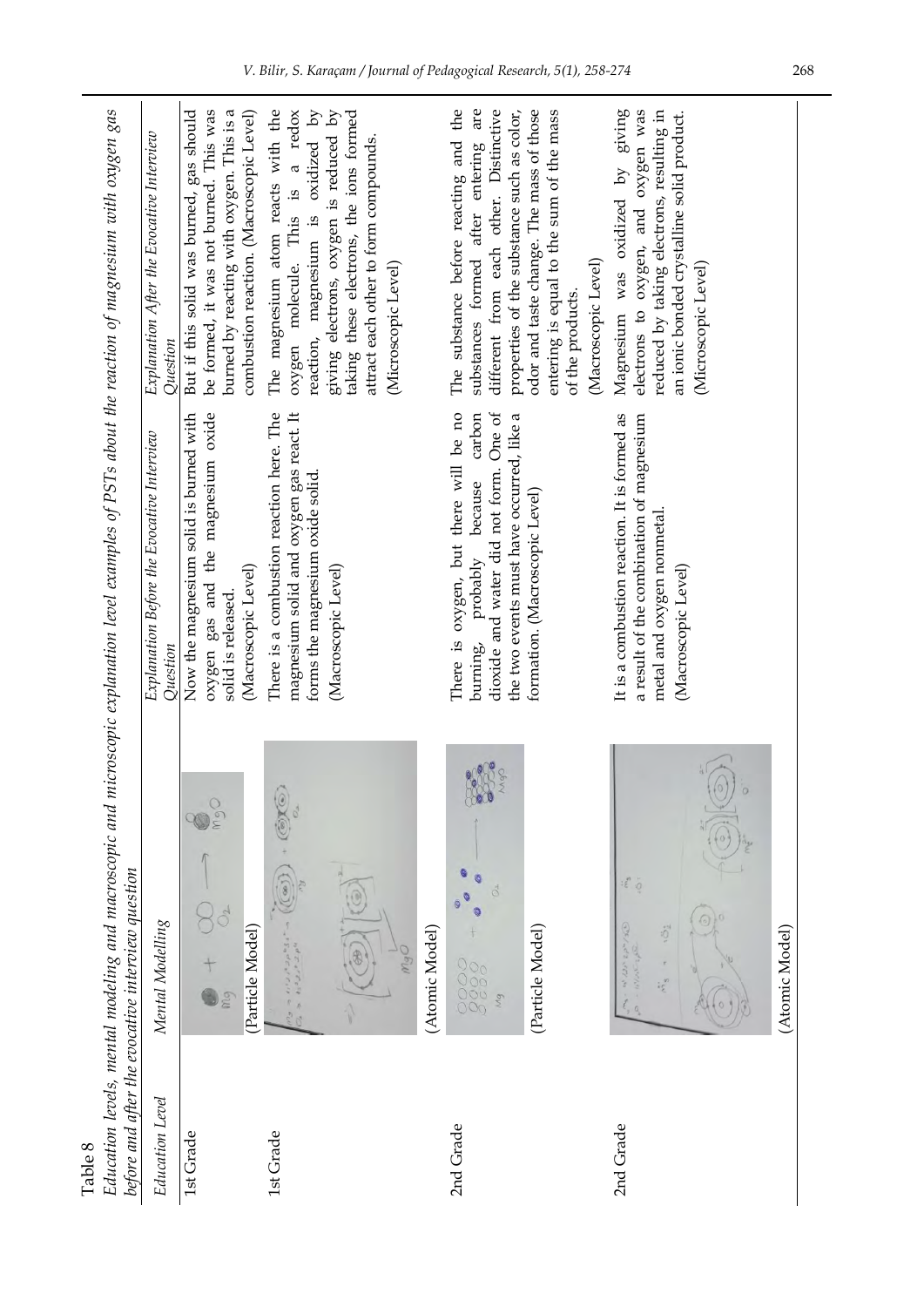|                   | the product released in the reaction is<br>Ø<br>Magnesium is solid, oxygen is gas, and<br>solid magnesium oxide. This is<br>heterogeneous reaction.<br>(Macroscopic Level)<br>gas | charged, and a reaction occurs between<br>atom. Magnesium is 2+ and oxygen 2-<br>two oxygen atoms and one magnesium<br>bonded<br>In the elemental state there is a total of<br>ionic<br>$\overline{a}$<br>(Microscopic Level)<br>them, forming<br>compound. | form ionically bonded magnesium oxide<br>Here, the magnesium atom donates two<br>magnesium ion. Oxygen takes these two<br>electrons and forms a 2- charged oxygen<br>electrons to form a 2+ charged<br>ion. These ions attract each other and<br>compound. (Microscopic Level) | Magnesium and oxygen represent metals<br>and nonmetals. Here, metal solid and<br>nonmetal gas reacted to form a solid<br>(Macroscopic Level)<br>product.                                                                                                  |                |
|-------------------|-----------------------------------------------------------------------------------------------------------------------------------------------------------------------------------|-------------------------------------------------------------------------------------------------------------------------------------------------------------------------------------------------------------------------------------------------------------|--------------------------------------------------------------------------------------------------------------------------------------------------------------------------------------------------------------------------------------------------------------------------------|-----------------------------------------------------------------------------------------------------------------------------------------------------------------------------------------------------------------------------------------------------------|----------------|
|                   | combine to form magnesium oxide solid.<br>oxygen<br>This is a combustion reaction.<br>and<br>solid<br>(Macroscopic Level)<br>Magnesium                                            | Magnesium and oxygen combined to<br>form a magnesium oxide solid. Reaction<br>means chemistry to me. The lessons come<br>(Macroscopic Level)<br>to my mind                                                                                                  | Magnesium formed magnesium oxide<br>burning reaction.<br>with oxygen. The solid and gas reacted,<br>resulting in a solid. Combustion reaction,<br>reaction.<br>chemical<br>$\mathfrak{a}$<br>(Macroscopic Level)<br>It looks like<br>that is,                                  | When I look at the entrants and products,<br>I see that this reaction is a combustion<br>result of the combustion reaction. Solid<br>reaction. Magnesium oxide formed as a<br>and gas combined, but solid appeared in<br>(Macroscopic Level)<br>products. |                |
|                   | p<br>(Particle Model)<br>$\overline{c}$                                                                                                                                           | $\sigma$<br>$15^{2}-25^{2}-20^{2}$<br>$1s^{2}$ $2s^{2}$<br>(Atomic Model)<br>Mq                                                                                                                                                                             | 8<br>$\circ$<br>(Particle Model)                                                                                                                                                                                                                                               | *0<br>$\frac{a}{b}$<br>25253<br>$252p^2$<br>西<br>$\frac{1}{2}$<br>$\frac{0}{8}$                                                                                                                                                                           | (Atomic Model) |
| Table 8 continued | 3rd Grade                                                                                                                                                                         | 3rd Grade                                                                                                                                                                                                                                                   | 4th Grade                                                                                                                                                                                                                                                                      | 4th Grade                                                                                                                                                                                                                                                 |                |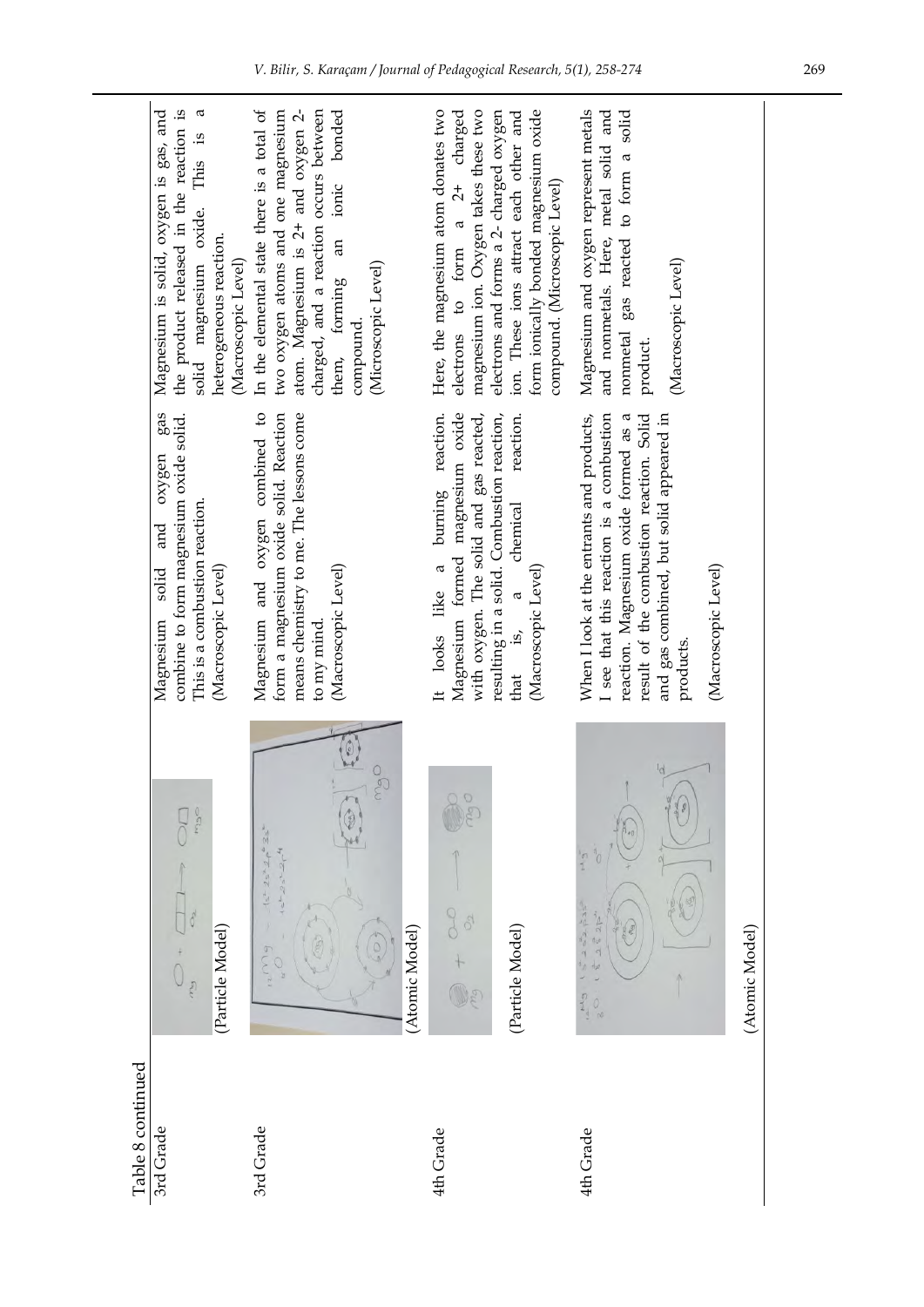#### **4. Discussion and Conclusion**

In this study, the mental models that PSTs used while visualizing chemical reactions were determined. When the data obtained from the drawings of PSTs were analyzed, it was concluded that 31 (64.58%) PSTs visualized chemical reactions in accordance with the "particle reaction model", whereas 17 (35.42%) PSTs visualized the "atomic reaction model". When the mental models of PSTs were compared according to their education level, it was found that as the education level of PSTs increased, the models used in drawings shifted from particle model to atomic model. Similar results were reached in the studies of Cheng and Gilbert (2017) and Cheng (2018). It is expected that most of the PSTs' mental models for chemical reactions are particle model-based, because the particle model is a more superficial and less detailed model than the atomic model. In this respect, it is easier to understand and remember, and provides a simple and quick way to show chemical reactions. Because of these properties, it can be thought that PSTs made more particle model-based drawings while visualizing the reaction of magnesium with oxygen gas. One of the reasons why the particle model is dominant in the drawings according to the atomic model may be that the PSTs first met with the particle model-based visuals in the middle school science course and even exposed to the particle model-based visuals in the chemical reactions subjects until the senior school chemistry classes. Within the scope of chemistry course, individuals encounter atomic based demonstrations for the first time in the senior year of high school on redox. Similarly, in the study evaluating the modeling of the visuals in high school chemistry books, it was concluded that as the high school education level increased, the models used in the visuals used in chemistry books shifted from the particle model to the atomic model (Bilir & Digilli-Baran, 2018). In the university, PSTs attend only General Chemistry courses in two semesters of the first year, Analytical Chemistry and Organic Chemistry in the second year, Special Topics in Chemistry in the third year, and Nuclear Chemistry in the fourth year. As the class level increases, the specialization of the course contents while taking courses in different fields within the field of chemistry and learning more advanced concepts of chemistry in these areas may explain the shift of the models used in students' drawings towards the atomic reaction model. In addition, they encounter different reaction types related to chemistry during their education process and in this case, it can be concluded that they may cause more reasoning about chemical reactions and differences in their visuals.

As a result of the analysis of the interview data made with the PSTs to get their opinions about the chemical reaction of magnesium and oxygen gas; It was determined that all of the PSTs explained the chemical reaction of magnesium with oxygen gas on a macroscopic level, and needed evocative hints to make them explain at the microscopic level. It was determined that some PSTs could not explain at microscopic level even if the evocative hint was given. The reason why all of the PSTs explained the chemical reaction of magnesium with oxygen gas at the macroscopic level without giving any evocative at first may be due to the macroscopic level being more concrete and easier to visualize than the microscopic level. Similarly, Rappoport and Ashkenazi (2008) found that the macroscopic level is more concrete than the microscopic level, and Johnstone (1993) found that students grasp the macroscopic level more easily than the microscopic level. Another reason may be that the macroscopic level and the concepts required by this level are closer to the events in daily life and the terms used. For example; PSTs explained the reaction by using concepts such as burning and oxidation, which they use in daily life and which we accept as indicators of macroscopic level. Similarly, Talanquer (2011) argued that students explain what they observed while learning chemistry in terms of daily life.

Although all of the PSTs explained the reaction of magnesium with oxygen gas on a macroscopic level before giving the evocative hint, the majority of them made explanations at microscopic level after the question containing the evocative hint. This can be interpreted as an indication that the PSTs have the conceptual framework for the concept of chemical reaction required to explain at both levels. However, in the conceptual framework of PSTs, the necessary concepts for explaining the chemical reaction concept at macroscopic level are in closer nodes, and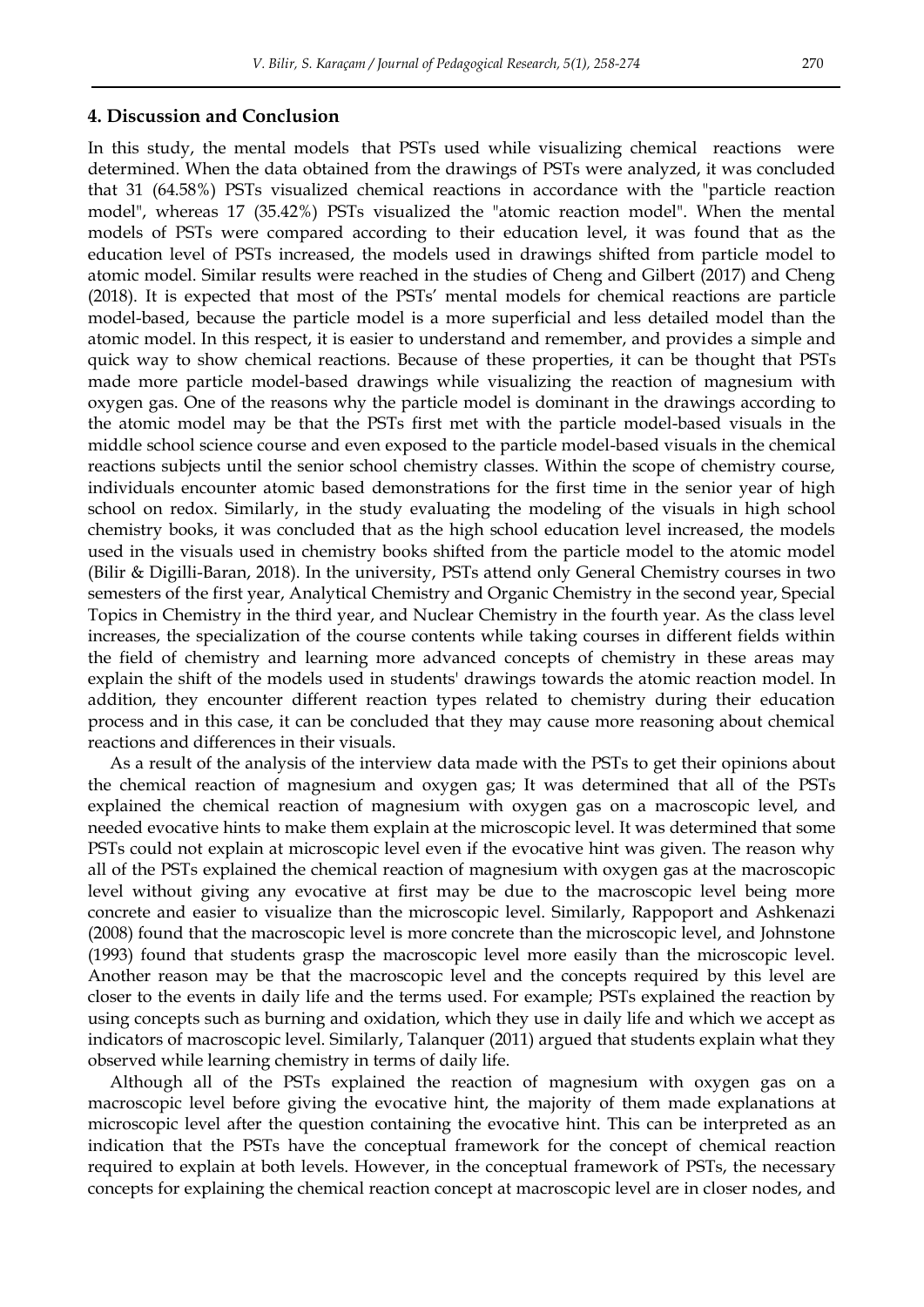the concepts necessary for explaining at microscopic level are in more distant nodes. For this reason, the concepts necessary to explain at the macroscopic level may have been more easily evoked, remembered, activated and first reflected, but on the contrary, evocative hint may have been given to activate the concepts necessary for explanation at the microscopic level. Similarly, Fu et al. (2010) stated that concepts are structured in memory by associating them with each other, and when a visual of any concept is seen, the related concept and therefore the closest concepts associated with this concept are activated. However, in the study, it was found that some PSTs responded at the macroscopic level despite giving evocative hints. This is an unexpected result. The reasons for achieving such a result may be the education level of PSTs and their mental models for the reaction of magnesium with oxygen gas. Discussion of these variables is made in the following section.

Considering that the drawings of the PSTs represent the microscopic level in both drawings, whether they are particle models or atomic models, and these drawings are very important in terms of revealing the understanding of the microscopic dimension of chemistry (Gilbert & Treagust, 2009). The explanation levels of the PSTs were expected to be at microscopic level while explaining the reaction of magnesium with oxygen gas. As all the PSTs made their explanations at macroscopic level, the results obtained by asking the evocative interview question of "When you learn chemistry, you learn concepts such as atom, molecule, ion. We call this the microscopic world. How do you explain this chemical reaction about the microscopic world?" showed that the explanations of them shifted from the macroscopic level to the microscopic level (Table 4), and according to the education level, this change was observed especially in the third and fourth grade (Table 6). This situation has been demonstrated again with the results of the research. In this case, the fact that concepts such as atom, molecule, ion, electron, energy are difficult to explain on a microscopic level and these concepts are abstract for students may have caused them to be unable to explain at the beginning. When an association is made about these concepts to PSTs, the result that their explanations shifted to the microscopic level supports this. The change in the level of explanation, especially in the third and fourth grade, may be an important factor for PSTs to increase the variety of courses they take in the field of chemistry with the increase in their education level, and as a result, to learn high-level chemistry concepts.

It was concluded that the level was macroscopic after the first interview question in the explanations of the PSTs' drawings with atomic and particle models, that is, microscopic. The reason for this difference between student drawings and explanations is explained by the fact that concrete concepts are a stronger resource in explaining the concepts in students' minds and in these way students can express the concepts in their minds more easily (Türkoğuz et al., 2014). However, after asking the associative interview question in the interview with the PSTs, the fact that the PSTs responded more at the microscopic level (Table 7), has revealed that the microscopic reaction modeling's and concepts such as atom, molecule, ion, electron, energy, which we deem to be difficult are already in the minds of the PST and can be uncovered with a hinted question.

As a result, in this study, it was concluded that PSTs used the particle atom model more in their mental modeling of chemical reactions, and as their level of education increased, their modeling shifted from particle model to atomic model. When looking at the level of these modeling, it was seen that the models of the students were at the microscopic level, whether it is a particle model or an atomic model. Although PSTs used the microscopic level in their drawings, it was found that the explanation level was at the macroscopic level when the PSTs were asked to explain the chemical reaction. This situation revealed that the participants had information about microscopic level in their minds, but they did not use it in explanation. For this reason, when we asked PSTs to explain the reaction with an evocative question, it was concluded that the tendency of them to use microscopic level in their explanations increased, and this tendency was higher from the second grade. Considering all these results, in order to increase student success in science, the concretization of abstract concepts in science education-teaching starting from the preschool education-teaching period, taking into account this in the teaching process, focusing on model-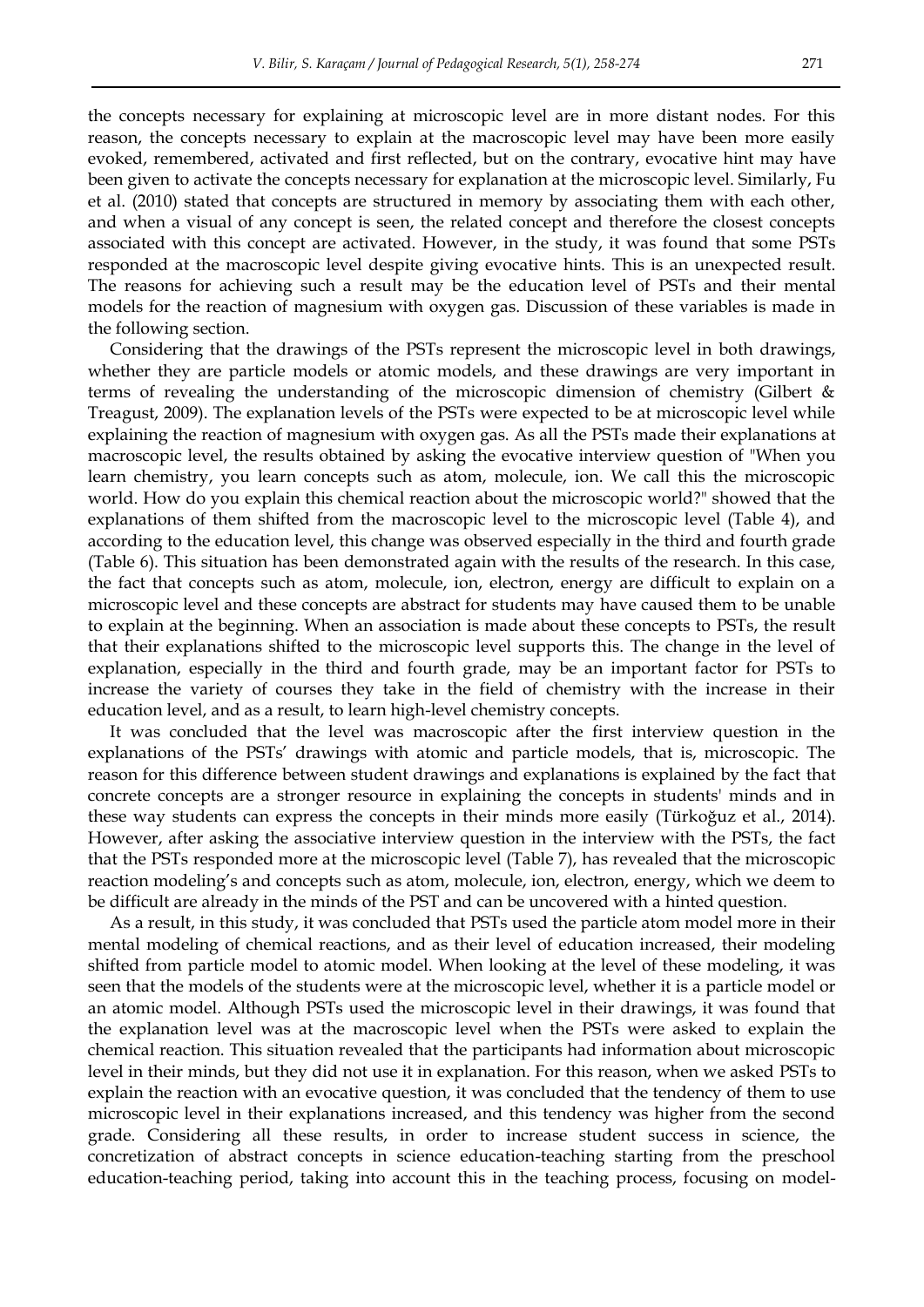based teaching in concretizing these abstract concepts, using simulations in teaching and abstract concepts in teaching materials and use of materials in which abstract concepts are concretized are suggested to be paid attention. It can be argued that, instead of particle-based materials in chemical reaction teaching, especially from the last year of high school, visual materials related to reactions based on atomic models should be prepared and used in chemistry teaching.

**Acknowledgements.** This study was partly presented at the VIII. International Congress on Research in Education (ICRE) in Manisa/TURKEY, 9 – 11 May, 2018.

#### **References**

- Adadan, E. (2014). Investigating the effect of model-based learning environment on preservice chemistry teachers' understadings of the particle theory of matter and the nature of scientific models. *Ondokuz Mayis University Journal of Faculty of Education*, *33*(2), 378-403.
- Ardac, D. & Akaygun, S. (2004). Effectiveness of multimedia based instruction that emphasizes molecular representations on students' understanding of chemical change*, Journal of Research in Science Teaching, 41*(4), 317–337[. https://doi.org/10.1002/tea.20005](https://doi.org/10.1002/tea.20005)
- Bilir, V. & Digilli-Baran, A. (2018, October). *Evaluation of figures and images in high school chemistry textbooks used for teaching the subject of chemical reactions in terms of chemical reaction models* [Paper presentation]. 13th National Congress on Science and Mathematics Education, Denizli/Turkey.
- Boo, H. K. & Watson, J. R. (2001). Progression in high school students' (aged 16-18) conceptualizations about chemical reactions in solution. *Science Education*, *85*, 568-585.<https://doi.org/10.1002/sce.1024>
- Carter, C. S. & Brickhouse, N. W. (1989). What makes chemistry difficult? Alternate perceptions. *Journal of Chemical Education*, *66*(3), 223-225.<https://doi.org/10.1021/ed066p223>
- Cheng M. M. W. (2018). Students' visualisation of chemical reactions in sights in to the particle model and the atomic model. *Chemistry Education Research and Practice*, *19*, 227-239. <https://doi.org/10.1039/C6RP00235H>
- Cheng M. M. W. & Gilbert J. K. (2014). Teaching stoichiometry with particulate diagrams linking macrophenomena and chemical equations*.* In Eilam B. & Gilbert J. K., (ed.),*Science teachers' use of visual representations* (pp. 123–142). Springer Science + Business Media.
- Cheng M. M. W. & Gilbert J. K. (2017). Modelling students' visualisation of chemical reaction. *International Journal of Science Education*, *39*(9), 1173–1193.<https://doi.org/10.1080/09500693.2017.1319989>
- Creswell J. W. (2002). *Educational research: planning, conducting, and evaluating quantitative and qualitative research*. Merrill/Prentice Hall.
- Creswell, J. W. (2013). *Qualitative inquiry and research design: Choosing among five approaches.* Sage Publications.
- Cronin-Jones, L. L. (2005). Using drawings to assess student perceptions of school yard habitats: A case study of reform-based research in the United States. *Canadian Journal of Environmental Education*, *10*(1), 225-240.
- Düzkaya, E. (2004). *The effects of using tangible materials and computer supported teachings to the skills of mental rotation of high school students on chemical reactions issues* [Unpublished master's thesis]. Gazi University.
- Ebenezer, J. V. (2001). A hypermedia environment to explore and negotiate students' conceptions: Animation of the solution process of table salt. *Journal of Science Education and Technology, 10*(1), 73-92. <https://doi.org/10.1023/A:1016672627842>
- Erduran, S. & Duschl, R. A. (2004), Inter disciplinary characterization of models and the nature of chemical knowledge in the classroom. *Studies in Science Education, 40*, 105–138. <https://doi.org/10.1080/03057260408560204>
- Eyceyurt-Türk, G. & Tüzün, Ü. N. (2018). Pre-service science teachers' ımages and misconceptions of atomic orbital and self-ionization concepts. *Universal Journal of Educational Research*, *6*(3), 386-391. <https://doi.org/10.13189/ujer.2018.060304>
- Flick, U. (2002). *An introduction to qualitative research.* Sage Publications.
- Fu, H., Chi, Z., & Feng, D. (2010). Recognition of attentive objects with a concept association network for image annotation, *Pattern Recognition, 43*(10), 3539-3547.<https://doi.org/10.1016/j.patcog.2010.04.009>
- Gilbert, J. & Treagust, D. (2009). *Multiple representations in chemical education: Models and modelling.* Springer.
- Gilbert, J. K. & Justi, R. (2016). *Modelling-based teaching in science education*. Springer.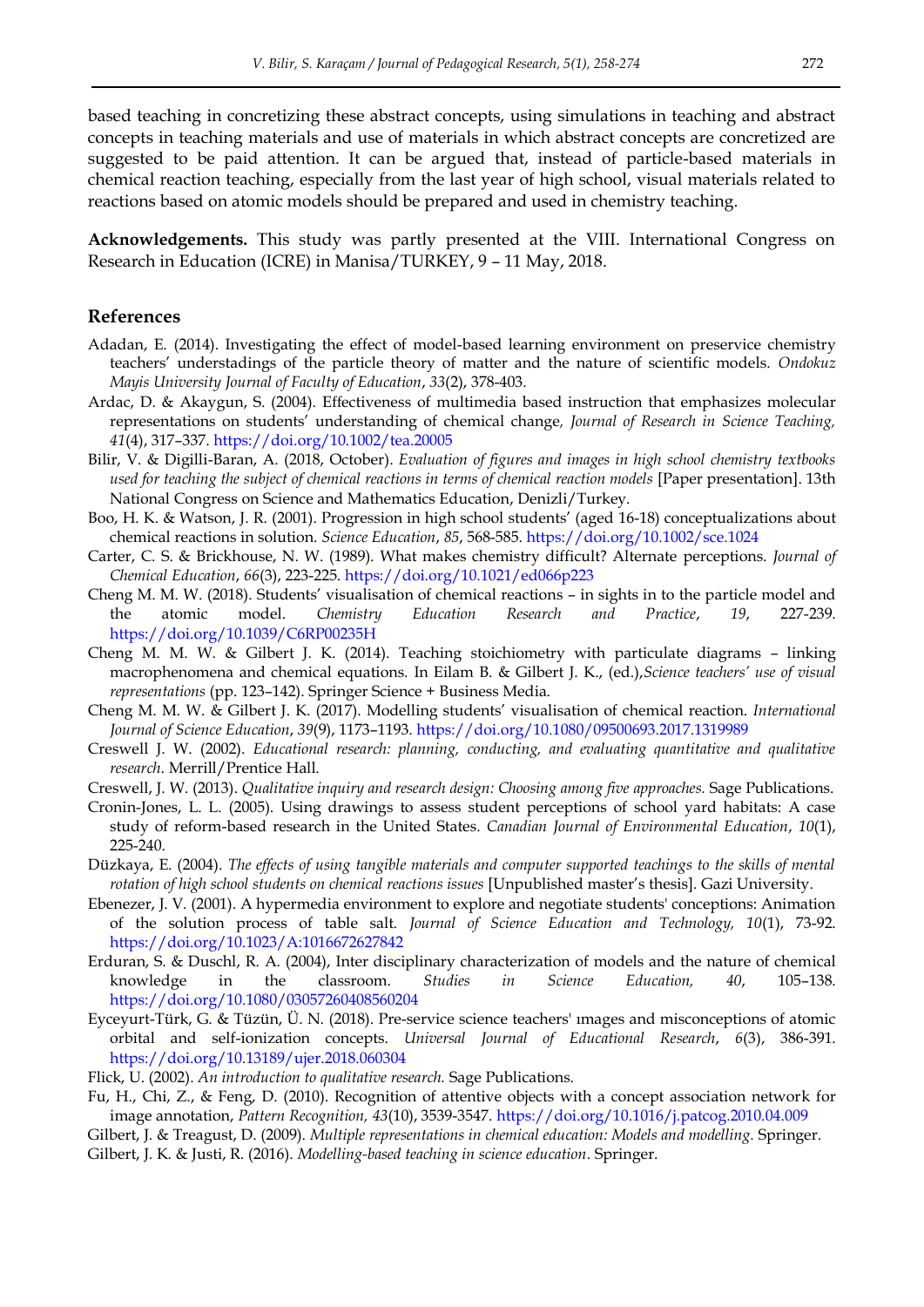- Hadenfeldt, J. C., Neumann, K., Bernholt, S., Liu, X. & Parchmann, I., (2016). Students' progression in understanding the matter concept. *Journal of Research in Science Teaching, 53*(5), 683–708. <https://doi.org/10.1002/tea.21312>
- Halloun, I. A. (2007). *Modeling theory in science education.* Springer Science & Business Media.
- Johnstone, A. H. (1982). Macro- and micro chemistry. *School Science Review, 64*, 377–379.
- Johnstone, A. H. (1991). Why is science difficult to learn? Things are seldom what they seem. *Journal of Computer Assisted Learning, 7*(2), 75-83.<https://doi.org/10.1111/j.1365-2729.1991.tb00230.x>
- Johnstone, A. H. (1993). The development of chemistry teaching: A changing response to changing demand. *Journal of Chemical Education*, *70*(9), 701–705.<https://doi.org/10.1021/ed070p701>
- Johnson P. & Tymms P. (2011), The emergence of a learning progression in middle school chemistry. *Journal of Research in Science Teaching, 48*(8), 849–877[. https://doi.org/10.1002/tea.20433](https://doi.org/10.1002/tea.20433)
- Kelly, R. M., Akaygun, S., Hansen, S. J. R., & Villalta-Cerdas, A. (2017). The effect that comparing molecular animations of varyingaccuracy has on students' submicroscopic explanations, *Chemistry Education Research and Practice, 18*(4), 582–600.<https://doi.org/10.1039/C6RP00240D>
- Liu, X. & Lesniak, K. M. (2005). Students' progression of understanding the matter concept from elementary to high school. *Science Education, 89*(3), 433–450.<https://doi.org/10.1002/sce.20056>
- Mcintosh, W. L. (1986). The effect of imagery generation on science rule learning. *Journal of Research in Science Teaching, 23*, 1-9. <https://doi.org/10.1002/tea.3660230101>
- Mendonça, P. C. C. & Justi, R. (2011). Contributions of the model of modelling diagram to the learning of ionic bonding: Analysis of a case study. *Research in Science Education*, *41*(4), 479-503. <https://doi.org/10.1007/s11165-010-9176-3>
- Nakhleh, M. B. (1992). Why some students don't learn chemistry. *Journal of Chemical Education, 69*(3), 191-195. <http://doi.org/10.1021/ed069p191>
- Noh, T. & Scharmann, L. C. (1997). Instructional influence of a molecular-level pictorial presentation of matter on students' conseptionsand problem-solving ability. *Journal of Research in Science Teaching, 34*, 199-217. [https://doi.org/10.1002/\(SICI\)1098-2736\(199702\)34:2%3C199::AID-TEA6%3E3.0.CO;2-O](https://doi.org/10.1002/(SICI)1098-2736(199702)34:2%3C199::AID-TEA6%3E3.0.CO;2-O)
- Oliva, J. M., Aragón, M. M. & Cuesta, J. (2015). The competence of modelling in learning chemical change: a study with secondary school students. *International Journal of Science and Mathematics Education, 13*, 751- 791.<https://doi.org/10.1007/s10763-014-9583-4>
- Øyehaug, A. B. & Holt, A. (2013). Students' understanding of the nature of matterand chemical reactions a longitudinal study of conceptual restructuring. *Chemistry Education Research and Practice, 14*(4), 450–467. <https://doi.org/10.1039/C3RP00027C>
- Özmen, H. & Ayas, A. (2003). Students' difficulties in understanding of the conservation of matter in open and closed-system chemical reactions. *Chemistry Education Research and Practice, 4*(3), 279-290. <https://doi.org/10.1039/B3RP90017G>
- Papageorgiou, G., Grammaticopoulou, M. & Johnson, P. M. (2010). Should we teach primary pupils about chemical change?. *International Journal of Science Education*, *32*(12), 1647-1664. <https://doi.org/10.1080/09500690903173650>
- Rappoport, L. T. & Ashkenazi, G. (2008). Connecting levels of representation: emergent versus submergent perspective. *International Journal of Science Education, 30*(12), 1585–1603. <https://doi.org/10.1080/09500690701447405>
- Smith, C. L., Wiser, M., Anderson, C. W. & Krajcik, J. (2006). Implications for children's learning for assessment: a proposed learning progression for matter and the atomic molecular theory, *Measurement: Interdisciplinary Research and Perspectives*, *14*(1–2), 1–98. <https://psycnet.apa.org/doi/10.1080/15366367.2006.9678570>
- Solsona, N., Izquierdo, M., & De Jong, O. (2003). Exploring the development of students' conceptual profiles of chemical change. *International Journal of Science Education*, *25*(1), 3-12. <https://doi.org/10.1080/09500690010006536>
- Stains, M. & Talanquer, V. (2008). Classification of chemical reactions: Stages of expertise. *Journal of Research in Science Teaching*, *45*, 771–793.<https://doi.org/10.1002/tea.20221>
- Taber, K. S. (2003). The atom in the chemistry curriculum: Fundamental concept, teaching model or epistemological obstacle?. *Foundations of Chemistry, 5*(1), 43-84.<https://doi.org/10.1023/A:1021995612705>
- Taber, K. S. & Coll, R. (2002). *Bonding*. In Gilbert J. K., Jong O. D., Justi R., Treagust D. F., & Van Driel J. H. (Eds.) *Chemical education: to wards research-based practice* (pp. 213–234). Kluwer Academic Publishers.
- Talanquer, V. (2011). Macro, submicro, and symbolic: the many faces of the chemistry "triplet". *International Journal of Science Education, 33*(2), 179-195[. https://doi.org/10.1080/09500690903386435](https://doi.org/10.1080/09500690903386435)